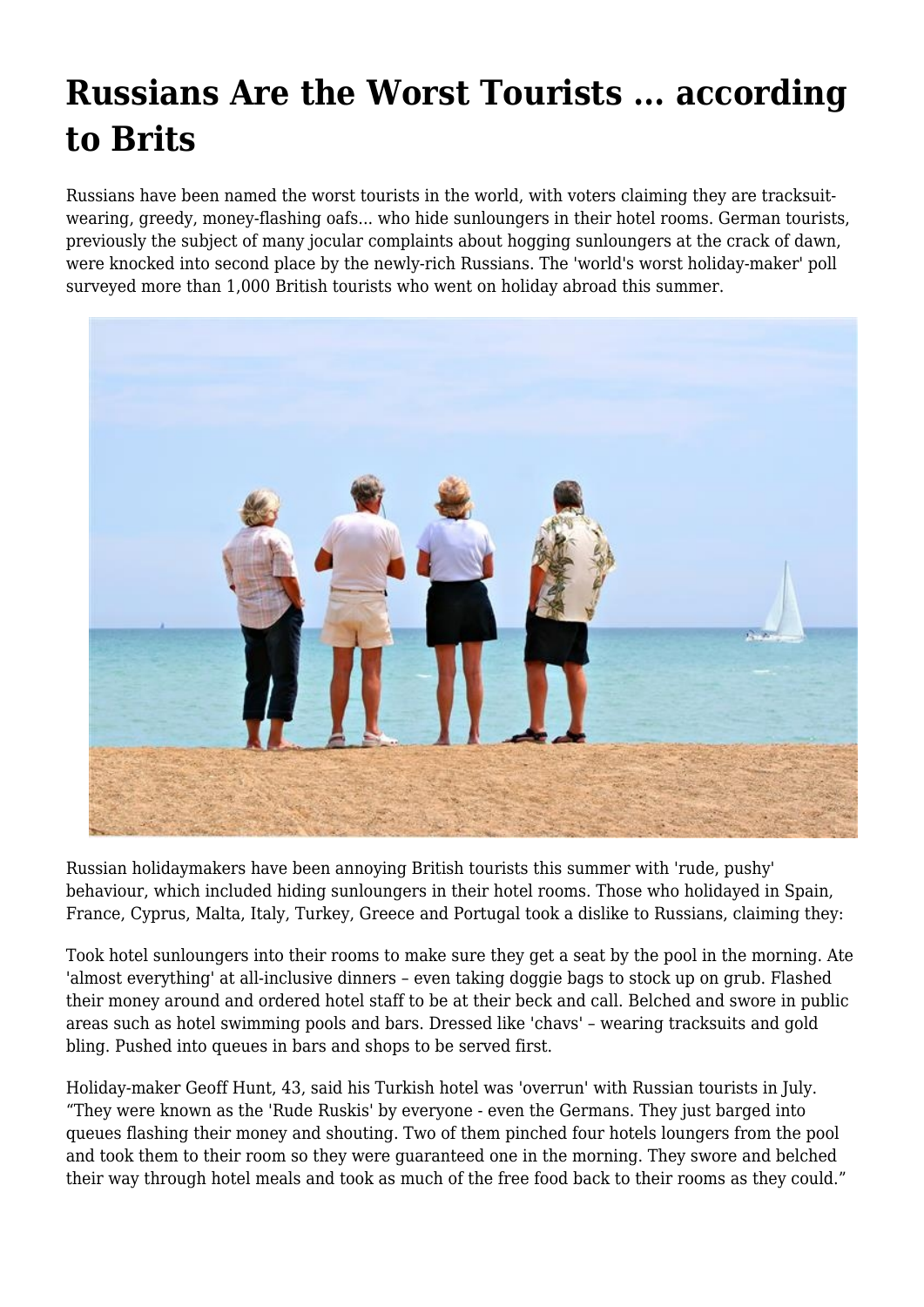

Holiday expert Gary Hewitt, who runs Real Holiday Reports website, said a 'flood' of UK holidaymakers had complained about the behaviour of Russian tourists his summer.

"To be honest, when we started the poll we expected the normal complaints about German tourists hogging the sunloungers – the same old stories. But to our surprise we've been flooded with complaints about Russians on holiday."

Mr Hewitt, who set up the holiday advice website eight years ago, added: "With many Russians going abroad for the first time since the country started becoming rich, they do not know how to behave and are known as arrogant, rude and greedy. Russians are the 'New Germans' only they wear dodgy clothes, especially the men, who always seem to have a wife or girlfriend 20 years younger then them."

The poll, entitled 'Who do you not get on with on holiday', has had more than 1,000 hits – and the Russians are top of the leaderboard with more than a third of the votes. The Germans are not far behind with just over 30 per cent, the Brits themselves make up 15 per cent, the French 10 per cent and the Dutch five per cent.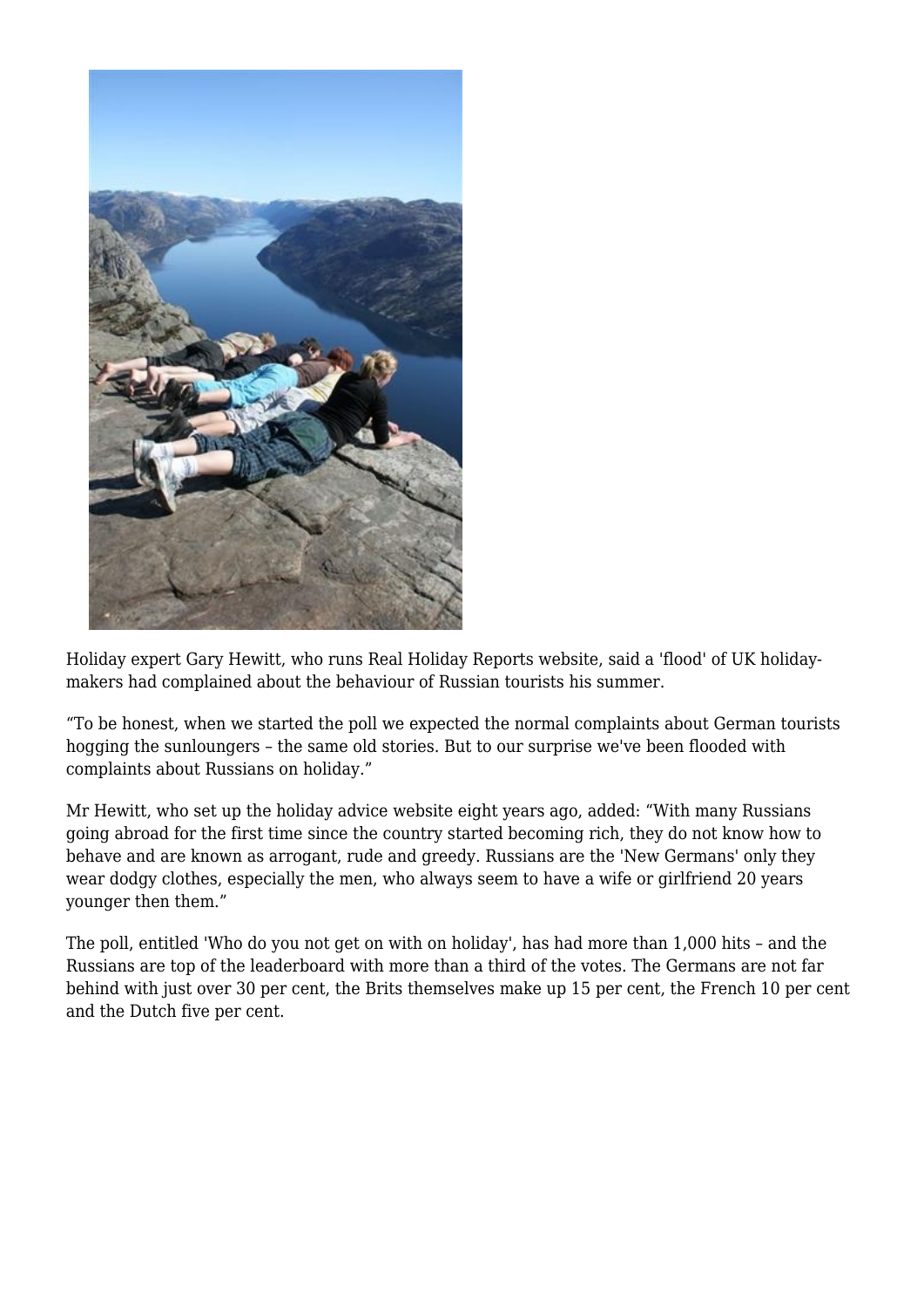

In the past 10 years the number of Russian tourists leaving the former Soviet Union for a sunshine break has quadrupled – rocketing from around 2m in 1995 to more than 8m this year.

Last year 1.5m Russians visited Turkey – making them easily the highest number of foreign visitors to the country.

Last year 300,000 Russians went on holiday to Spain, 250,000 to Italy, 200,000 to Germany, 180,000 to Greece, 145,000 to France and 110,000 to Cyprus.

About 70,000 came to the UK on holiday.

## **Worst Tourists according to Real Holiday Reports:**

1/ Russians 2/ Germans 3/ British 4/ French

5/ Dutch